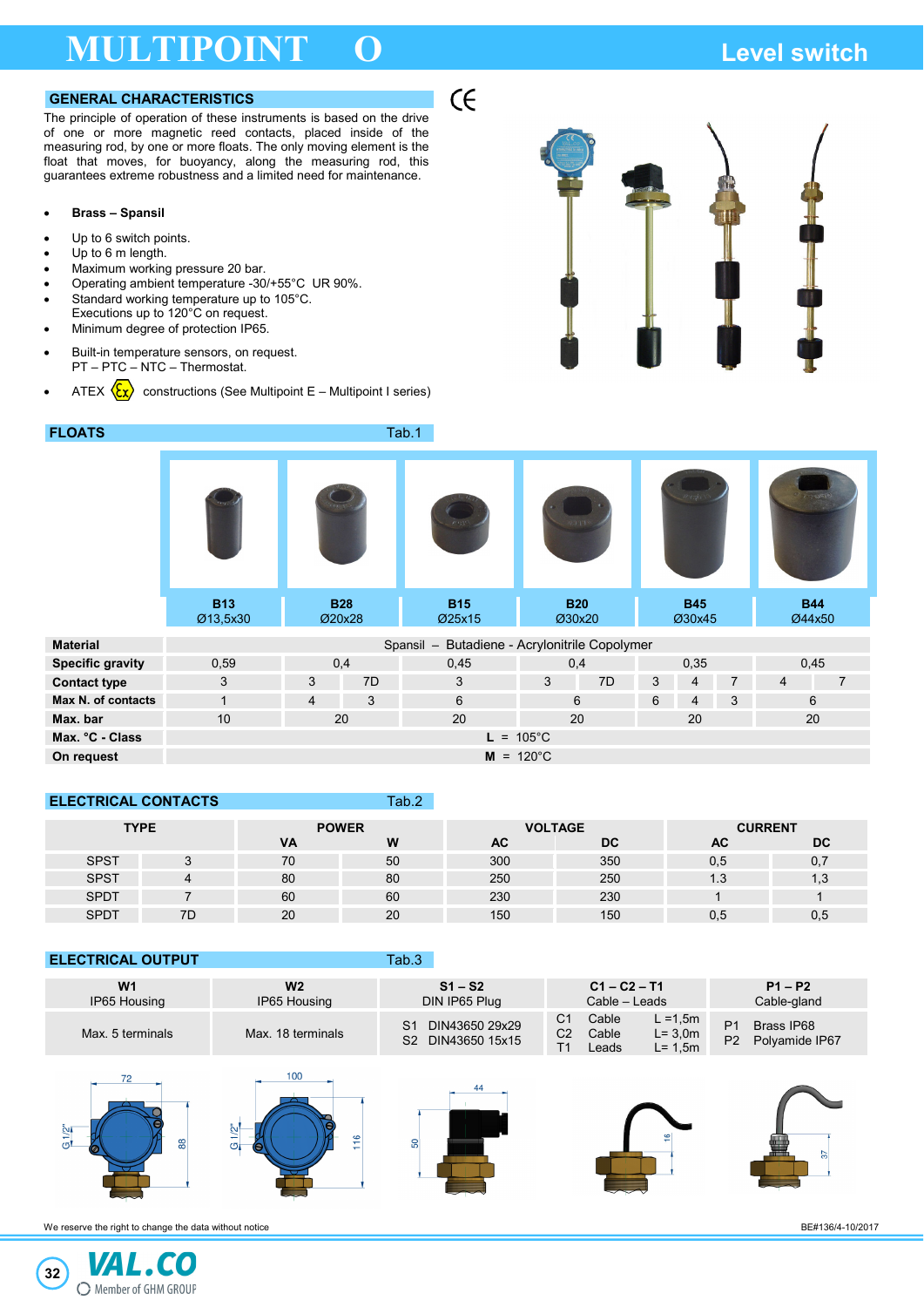# **MULTIPOINT O Level switch**



VAL.CO **33** C Member of GHM GROUP

Tab.4 Process connection thread Tab.4 Process connection material

Tab.3 Electrical output Tab.1 Temperature class Tab.5 Wiring and contact status Tab.6 Switch points (mm)

We reserve the right to change the data without notice **BE#136/4-10/2017 BE#136/4-10/2017**